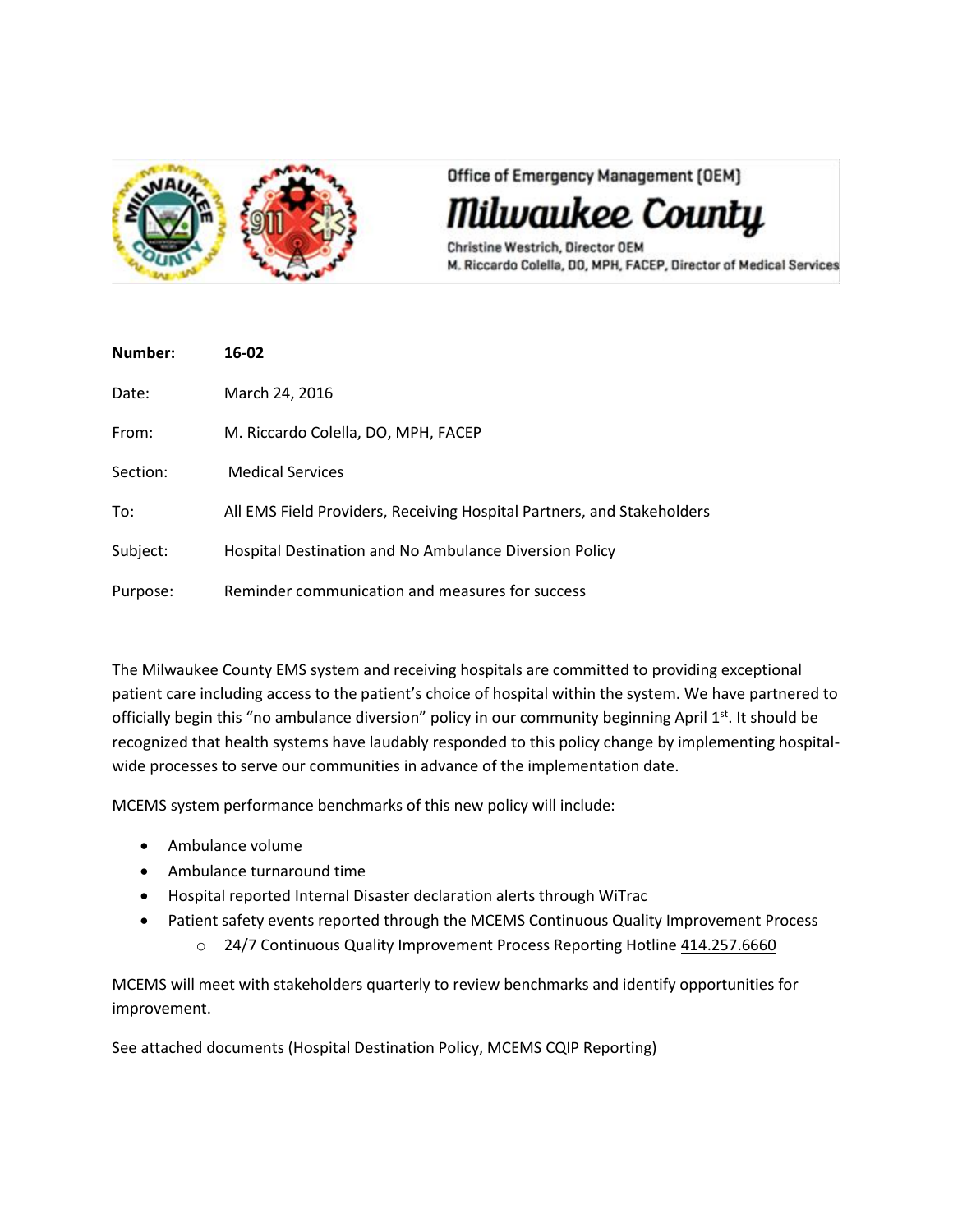| Initial: 4/1/16   |
|-------------------|
| Reviewed/revised: |
| Revision:         |

#### **OPERATIONAL POLICY** Revision: **HOSPITAL DESTINATION** Page 1 of 1

**MILWAUKEE COUNTY EMS** | Approved: M. Riccardo Colella, DO, MPH, FACEP

**POLICY:** This policy provides principles and decision-making guidance for patients, EMS providers and hospitals within the MCEMS system.

#### **Guiding Principles**

- EMS and health care systems will partner to ensure access to safe and high quality care.
- Patients have the right to make informed health choices including hospital destination within the Milwaukee County EMS System; care outside of an informed patient care choice may impact safety, quality and economic risks.



- \*EMSystem definition of Internal Disaster: Facility is closed due to internal disaster situation such as physical plant deficiency. In this case, an alternate destination is required.
- Internal Disaster is EMSystem designation recognized by MCEMS as "closing" a hospital to ambulance transport.